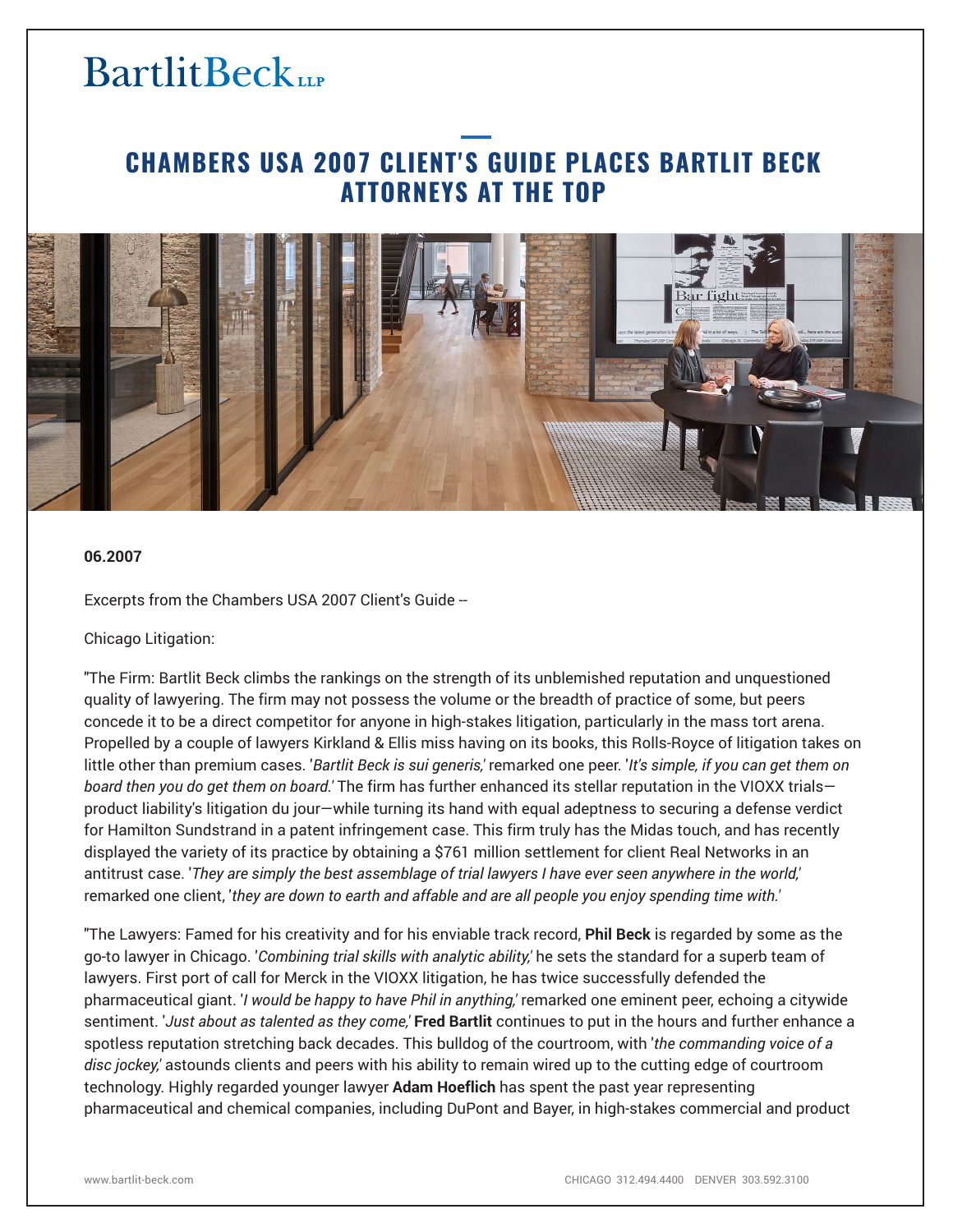# **BartlitBeck**

CHAMBERS USA 2007 CLIENT'S GUIDE PLACES BARTLIT BECK ATTORNEYS AT THE TOP

liability litigation. Immensely talented rising star **Tarek Ismail** won an extraordinary VIOXX victory in California in the summer of 2006, when he was pitted against the prominent and vastly experienced plaintiffs' lawyer Thomas Girardi. Blessed with '*an incredibly sharp mind,'* Ismail is already an opponent to be feared.

"Clients/Work Highlights: 3M; Merck; United Technologies; Hewlett-Packard; Deloitte & Touche; Real Networks; Mayo Clinic; Tyco International and Infineon Technologies. The firm also represents United Technologies and its subsidiaries Hamilton Sundstrand and Pratt & Whitney."

#### Denver Litigation:

"The Firm: '*Outstanding'* is the unanimous verdict handed down by market sources on this litigation specialist. The group is a force to be reckoned with on a national level and, with top-flight litigators, '*they can pick and choose which cases to take.'* The firm prides itself on being able to handle the most complex cases and expert trial lawyers bring success to their clients under a streamlined and efficient staffing approach. The means to put across cases in an electronically proficient fashion is increasingly important and '*there is no other firm that puts technology to better use in case preparation.'* Corporate expertise within the firm positions the litigation group favorably when it comes to handling large corporate cases. The ability to take cases on under a variety of fee arrangements gives the group greater flexibility and adds to the depth of practice.

"The Lawyers: Trial lawyer **Fred Bartlit** has earned an outstanding reputation for his national practice, and enjoyed high-profile successes in many jurisdictions. Sources say: '*He is a lion of complex commercial trial work; an icon.'* The '*terrific'* **Donald Scott** is a '*true trial lawyer—happier in the courtroom than anywhere else.'* Peers and clients describe working with him as a rare pleasure: '*He is a real gentleman.'* "

#### Denver Corporate/M&A:

"The Firm: This four-partner group enjoys a solid reputation for a range of corporate matters. '*While relatively small, they have a significant operation smoothly run by successful and capable lawyers,'* say peers. The group's primary focus is on M&A, which represents half of its workload, and the remainder comprises corporate finance and general corporate advice. Clients include prominent private equity and hedge funds and public and private companies, both local and national.

"The Lawyers: According to commentators, **James Palenchar** is '*as good as it gets in this world. He cut his teeth representing on major takeovers at a national level.'* Sources point to **Thomas Stephens** as '*an incredibly hard worker who is both thorough and creative in his counsel.'* He is recommended for his securities and finance work.

"Clients/Work Highlights: Highlights include the sale of Fluent to ANSYS on behalf of a leveraged buyout firm; advising a number of private equity funds including First Reserve in the energy sector and Gotham Capital, a New York based hedge fund; and acting for Gaiam on its strategic alliance with Revolution Living."

#### **ATTORNEYS**

Fred H. Bartlit, Jr.

Philip S. Beck